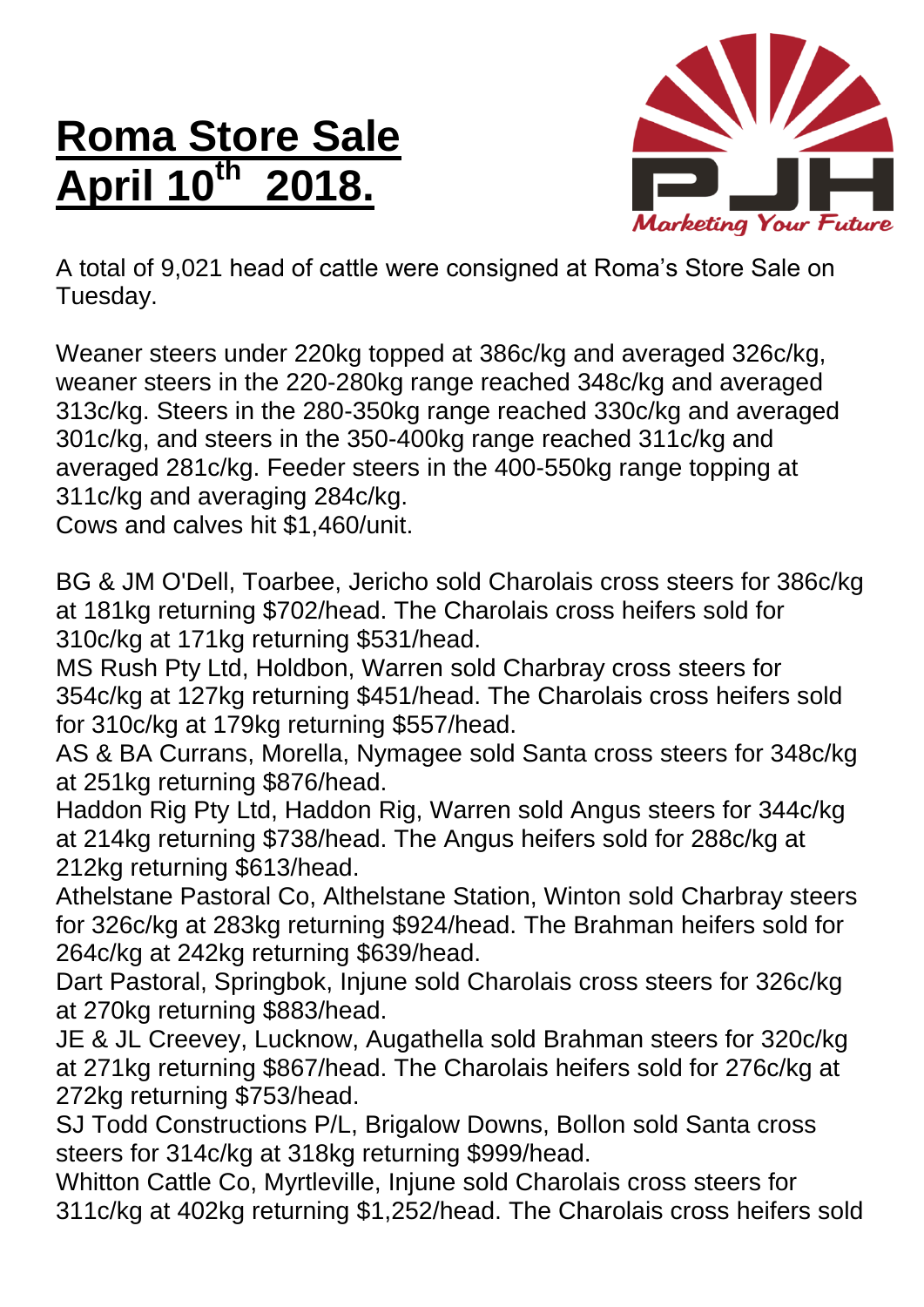for 268c/kg at 353kg returning \$947/head.

Mayne Pastoral, Coolamon, Dulacca sold Santa cross steers for 310c/kg at 313kg returning \$970/head.

Luke B Copeland, Glencoe, Mitchell sold Brangus steers for 302c/kg at 330kg returning \$999/head.

RH & RJ West, Roleen, Wallumbilla sold Charolais cross steers for 291c/kg at 456kg returning \$1,330/head.

Nugent Pastoral Co, Tambo Station, Tambo sold Santa steers for 290c/kg at 480kg returning \$1,394/head.

Lyndale Grazing P/L, Lyndale, Roma sold Simmental cross steers for 288c/kg at 473kg returning \$1,364/head.

Heifers under 220kg topped at 310c/kg and averaged 260c/kg, while heifers in the 220 – 280kg range topped at 286c/kg and averaged 256c/kg. Heifers in the 280-350kg range topped at 276c/kg, averaging 245c/kg. Heifers in the 350-450kg range topped at 270c/kg, averaging 248c/kg.

Albury Pastoral Co sold Charolais cross heifers for 276c/kg at 259kg returning \$715/head.

Torres Park Grazing, Cherry Hills, Injune sold Santa heifers for 240c/kg at 344kg returning \$827/head.

Cows in the 300-400kg range reached 215c/kg and averaged 174c/kg, while cows in the 400kg-500kg range reached 233c/kg and averaged 198c/kg. Cows over 500kg topped at 230c/kg, averaging 213c/kg.

M Manning, Rosemount Station, Barcaldine sold Charolais cows for 221c/kg at 560kg returning \$1,238/head.

Bulls under 400kg topped at 335c/kg and averaged 268c/kg, while bulls in the 400 – 600kg range topped at 268c/kg and averaged 241c/kg. Bulls over 600kg topped at 254c/kg, averaging 237c/kg.

## *PJH sell 3 rd position next week.*

*Please be aware that all cattle being sold must be accompanied by a National Cattle Health Declaration as well as NVD*